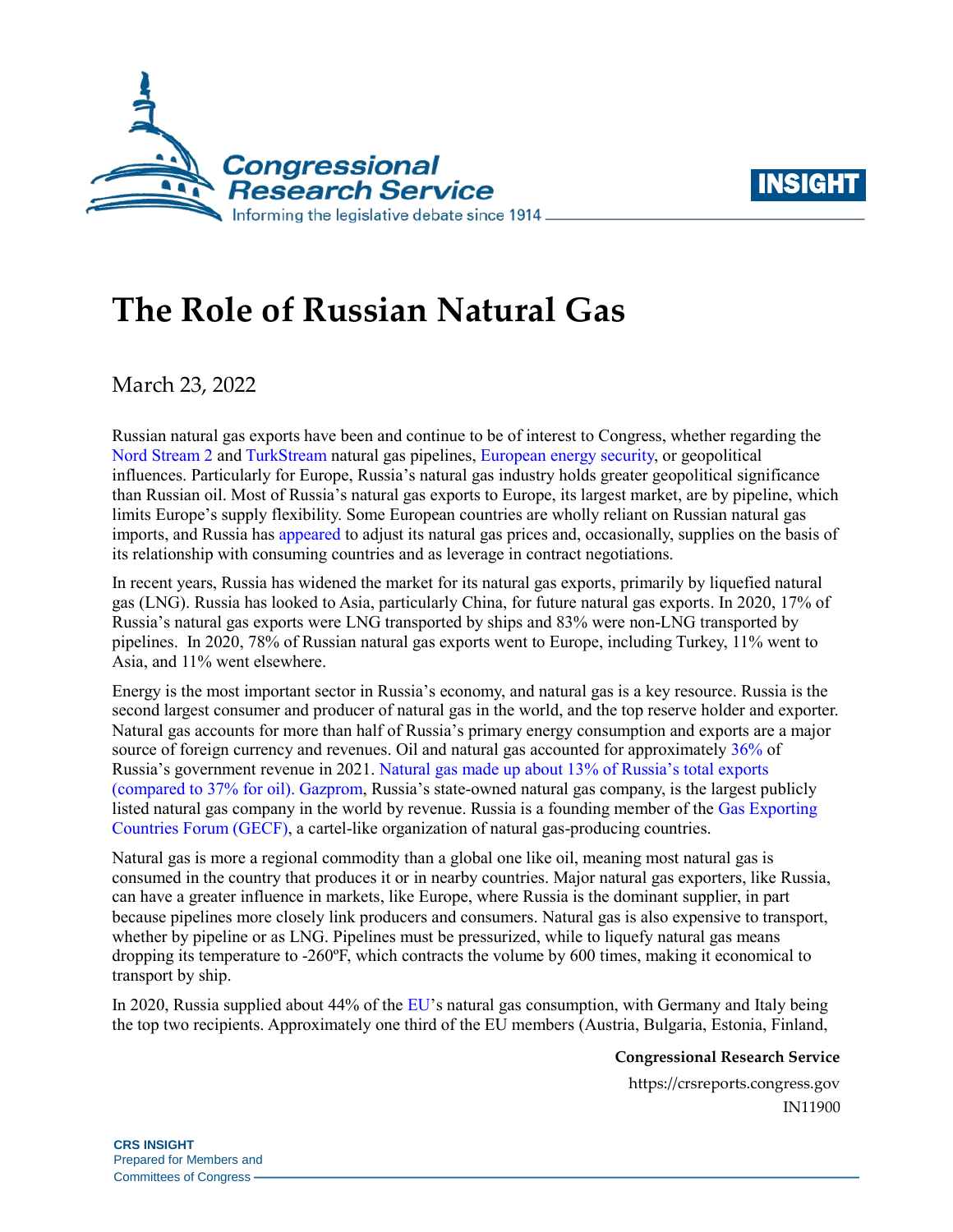Hungary, Latvia, Poland, Slovakia, and Slovenia) import more than half their natural gas from Russia; some of which is re-exported to other countries. EU internal production of natural gas has declined for more than a decade; production in 2020 was 59% lower than in 2011. Although not an EU member, Turkey is a large importer of Russian natural gas, and one seen as growing. Additionally, Russian investments in European natural gas infrastructure like storage and distribution companies give Russia additional leverage over certain countries.

As shown in **[Figure 1](#page-2-0)**, most of Russia's exports to Europe are by pipeline, but LNG exports are growing and give Russia a broader market for its natural gas. Russia opened a [pipeline to China](https://crsreports.congress.gov/product/pdf/IF/IF11514) in 2020, in a deal that was reached in 2014, shortly after Russia's first invasion of Ukraine. Russia recently announced a possible [second pipeline](https://subscriber.politicopro.com/article/eenews/2022/03/01/gazprom-paves-way-to-new-china-gas-deal-as-sanctions-hit-russia-00012434) to China is in discussions. LNG exports from Russia mostly go to Asia, and Russia developed its own liquefaction technology, in part because of sanctions.

## **Europe and Russia: Bound by Contracts**

In light of Russia's 2022 invasion of Ukraine, there have been calls for companies not to renew their natural gas import contracts with Russian companies. This is not easy with pipelines and LNG import capacity constraining Europe's ability to import natural gas from other countries. As can be seen in **[Figure 1](#page-2-0)**, between 2020 and 2025, Europe is the dominant recipient of contracted Russian pipeline exports, but in 2026 China is set to become the single largest contracted importer; it is also a significant importer of Russian LNG.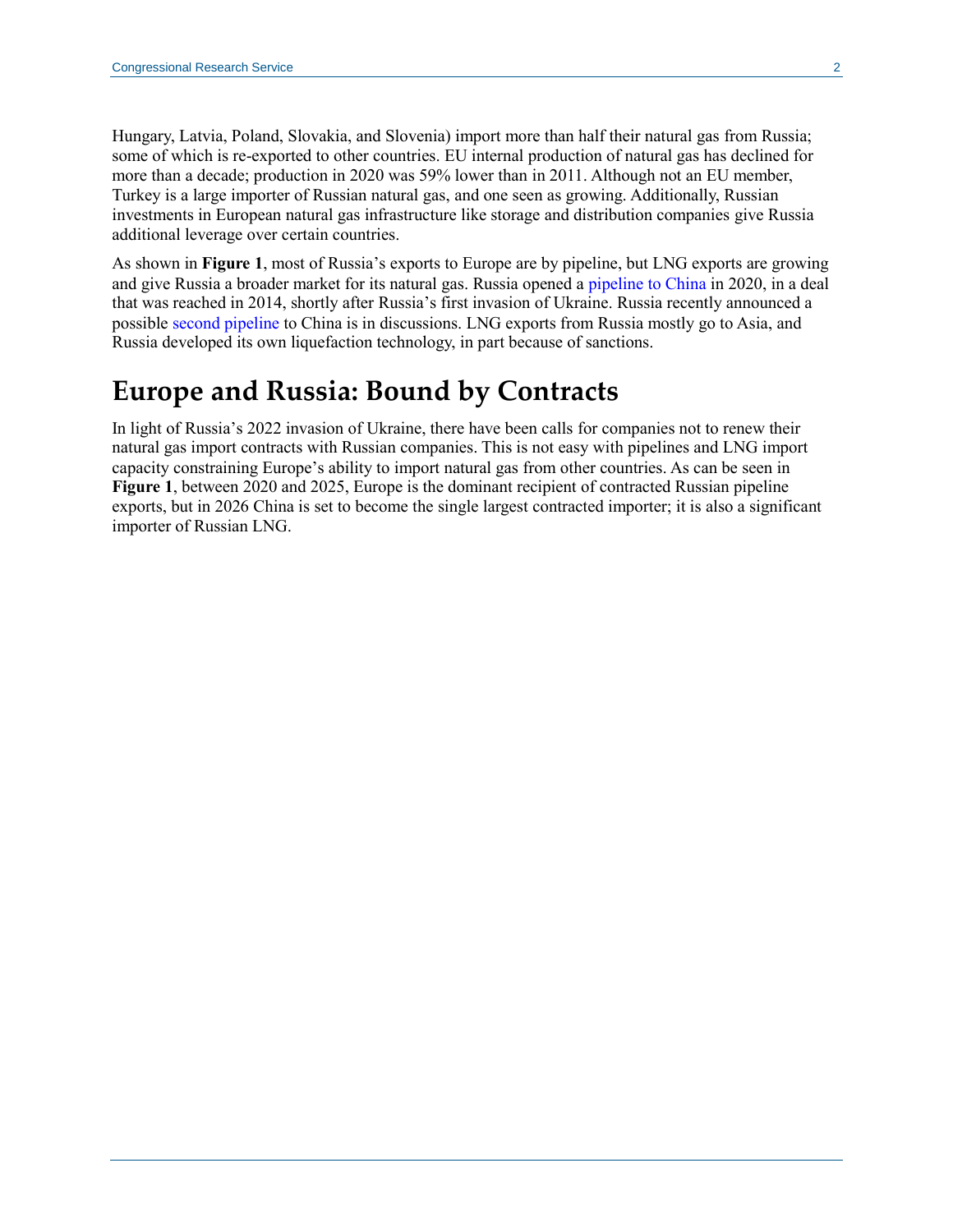<span id="page-2-0"></span>



**Source:** Cedigaz, an industry subscription database, [www.cedigaz.org;](http://www.cedigaz.org/) and industrial articles.

**Notes:** The chart is a snapshot of Russian pipeline and LNG contract volumes from 2020 to 2040 and should not be viewed as complete nor comprehensive. Contract information is not usually publicly disclosed. The volumes shown for each country represent a consolidation of multiple contracts in the database, and many of the contracts started before